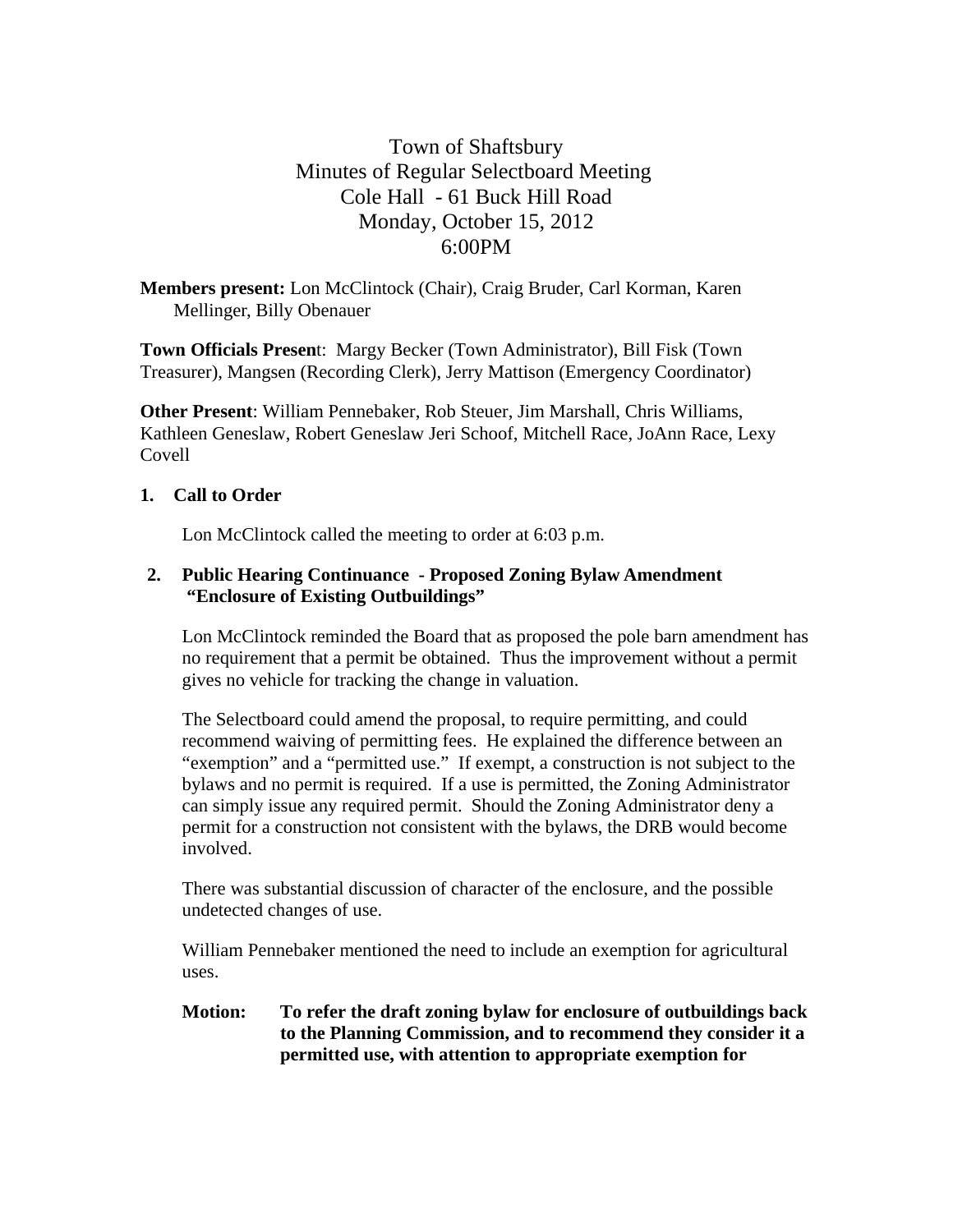## **agricultural usage. Moved by Karen Mellinger; seconded by Carl Korman. Carried, 5-0-0.**

## **3. Work Session with Town Treasurer**

Various issues were discussed with the town treasurer, including logistics of and timeline for publishing the budget, the Facilities Committee's need for budget information in relation to the design and construction of new garage, the possible effect of a bond vote on future budgets, the need for transparency for voters, treatment of surplus carry forward, and the need for consistent scheduling of audits.

Scheduling of audits – consistency would be helpful.

## **4. 6:50PM Recess**

Lon McClintock declared a recess at 6:57 p.m.

## **5. 7:00PM Call to Order-Regular Meeting**

Lon McClintock called the meeting back to order at 7:04 p.m.

## **6. Announcements**

Carl Korman offered his compliments to the Norshaft Lions volunteers for their work on Octoberfest this past weekend.

Karen Mellinger reminded citizens of the winter parking ordinance, in effect from Nov 1 through April 15, prohibiting on-street parking from 10 p.m. to 6 a.m.

Margy Becker reported on the reclaiming of Twitchell Hill Rd, scheduled for early next week, followed by paving during the week of Oct 29.

## **7. Public Comments**

Mitchell Race drew attention to the visit of a former governing member from the Town of Shaftesbury U.K. on Sun Oct 28, 11 a.m. to 4 p.m.

In response to a question, Margy Becker reported that the gravel area on White Creek Road will be paved shortly.

## **8. Conflict of Interest Statement**

There were none.

## **9. Financial Reports - Treasurer**

Treasurer Bill Fisk distributed copies of his reports to Selectboard members, noted that revenues to date are in line with projections and that expenditures are tracking as expected. He entertained questions from the Board.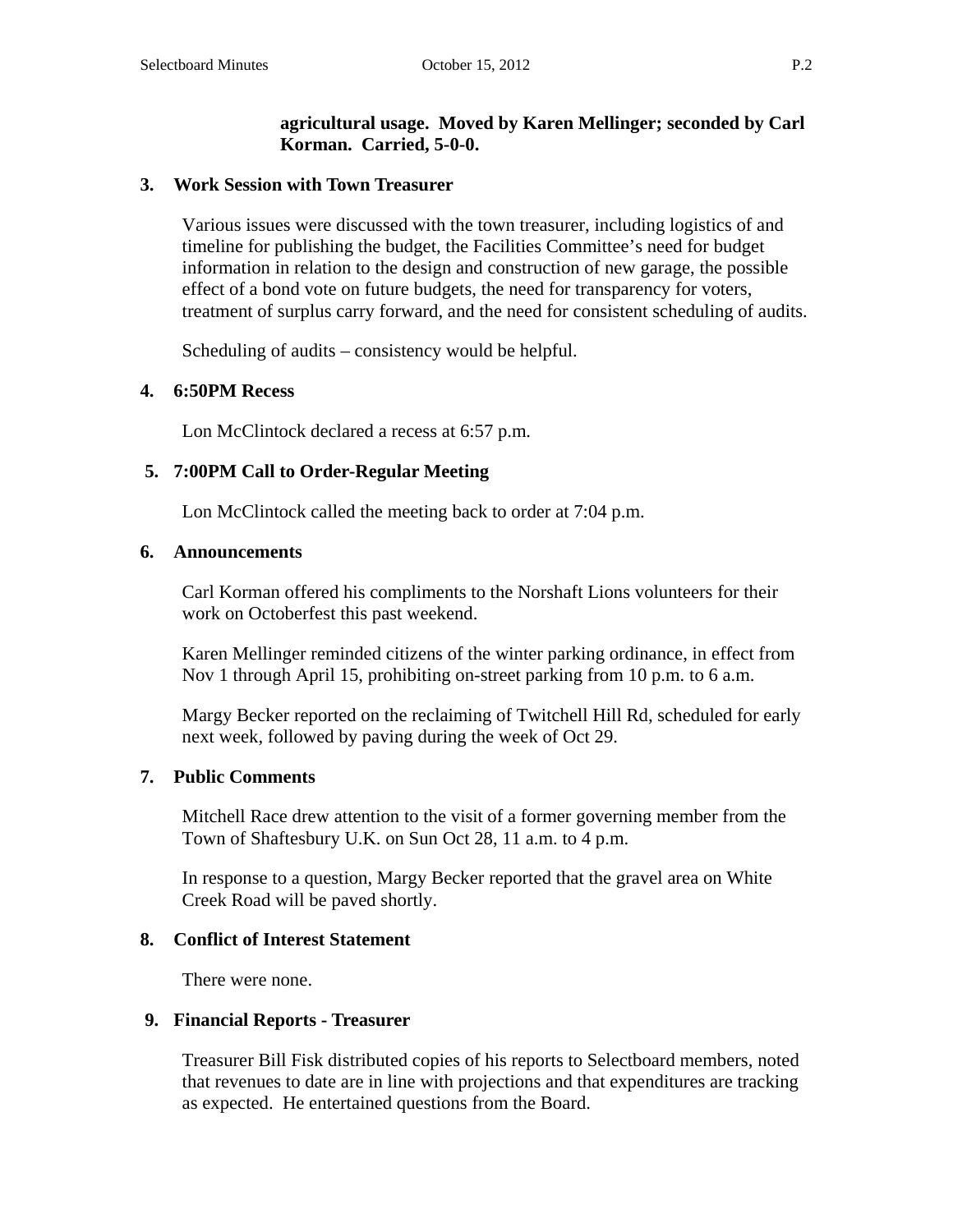### **10. Tour of the Dragons Bike Race – Jim Marshall**

 Jim Marshall distributed material and discussed the race in terms of the larger context of bicycle races in the region.

Shaftsbury offers a more rural setting than that available in the previous race held in downtown Bennington, which is significantly simpler, to arrange, has lower overhead, and is more competitive. A 16-mile circuit is envisioned. He responded to questions from Selectboard members. Lon McClintock asked Margy Becker to check on insurance coverage if the Selectboard approves use of the Shaftsbury's roads for this race. Mr. Marshall noted that USA Cycling provides insurance for all of the townships involved.

## **11. Emergency Shelter Initiative – Jerry Mattison (Emergency Coordinator)**

Descriptions were circulated with respect to a Red Cross proposal to provide supplies to be stored in Shaftsbury for an emergency shelter. The Board members were polled by the chairman and were generally in favor of the proposal; the Board directed Mr. Mattison to develop a budget and to identify storage possibilities for the materials. Once that information is in place, the Selectboard will revisit to this matter.

#### **12. Bridge 35 Repairs – Status/Action as necessary**

Margy Becker brought the Selectboard up-to-date on the needed repairs and the three bids that are in hand.

She has consulted with the Road Foreman, Terry Stacy, on the bids themselves and on whether this should be regarded as an emergency situation such that normal purchasing policy might be waived. Both the Town Administrator and Terry Stacy recommend accepting the low bid.

The Board discussed the question of setting aside normal policy in response to what could be regarded as a special situation. It was noted that all three bids have been pre-approved by VTrans. When polled, a majority favored proceeding with the repairs as soon as possible, although Mr. Obenauer noted that the situation has been known for some months, suggesting that normal procedures could have been followed. The Town Administrator pointed out that the particulars of the construction possibilities have become known only recently.

**MOTION: That the Town of Shaftsbury permit the Tour of the Dragons race to go forward on Saturday May 4, 2013, given that the questions raised with respect to insurance will all have been answered successfully. Moved by Karen Mellinger; seconded by Carl Korman. Carried, 5-0-0.**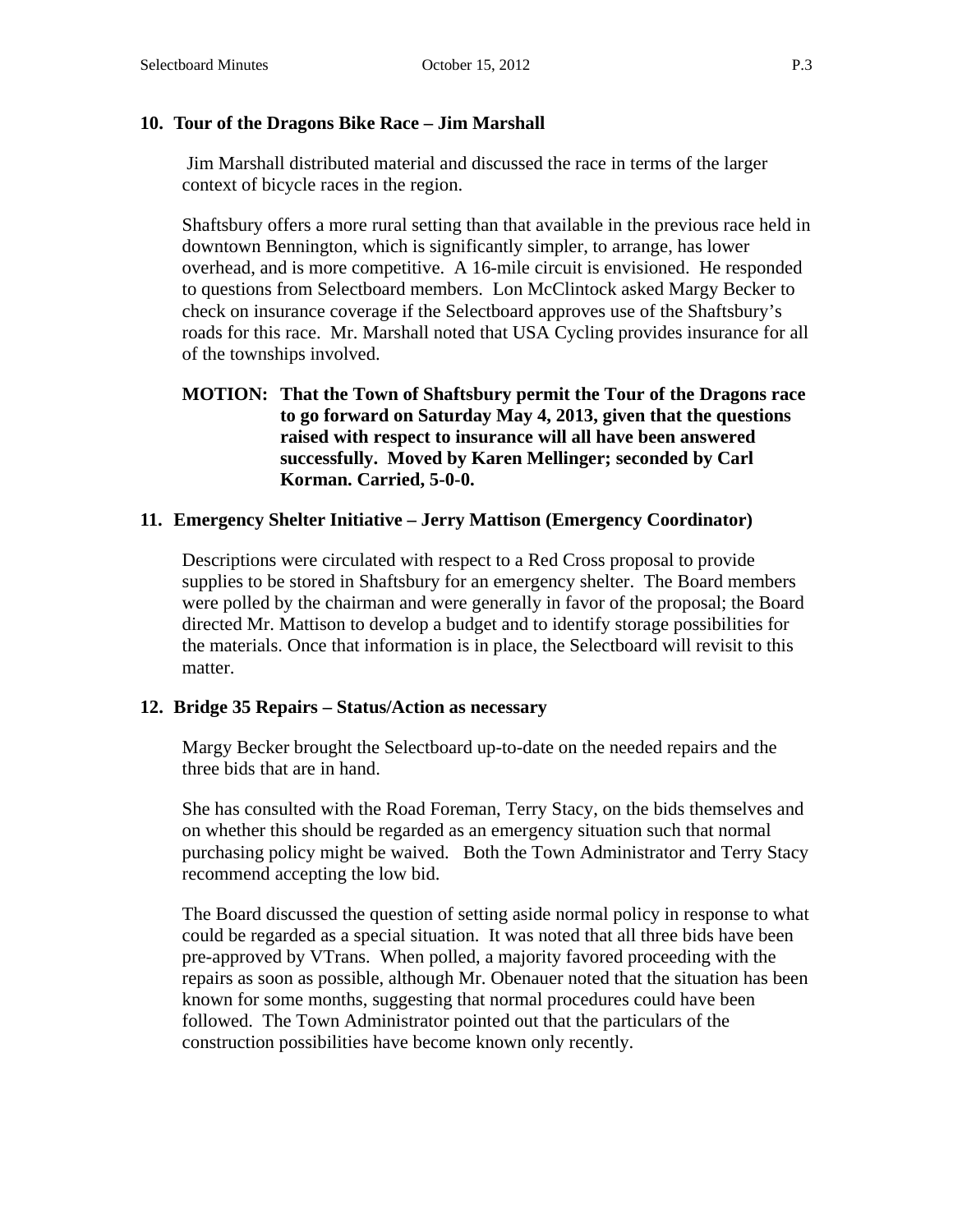- **Motion. To suspend the normal purchasing policies in order to proceed with the Bridge 35 construction. Moved by Karen Mellinger; seconded by Craig Bruder. Carried, 4-1-0 (Obenauer opposed).**
- **Motion. To approve the bid from Renaud Bros. in the amount of \$56,000 to proceed with the construction of Bridge 35 (replacement of the bridge deck and guard rails). Moved by Craig Bruder; seconded by Carl Korman. Carried, 5-0-0.**

#### **13.Sidewalk Engineering Design – Bid Award**

Margy Becker brought the Selectboard up-to-date concerning the bid process. More information is to be provided from the VTRANS, such that Selectboard can make a decision after the appropriate bid review process. The Chair recommended taking action on bid selection at a special meeting between now and Nov 5.

### **14. Highway Access Ordinance – 2nd reading**

The matter is deferred until a later meeting.

#### **15. Request for Fuel Assistance – Julia Mattison Fund**

 A request has been received, and the Board attempted to preserve a degree of anonymity for the applicant.

## **Motion. To authorize expenditure from the Mattison fund for the purchase of 150 gallons of fuel for the applicant. Moved by Karen Mellinger; seconded by Billy Obenauer. Carried, 5-0-0.**

#### **16. Error and Omissions –Vaine – Hollow Hide-Away**

The matter will be considered at the meeting on Oct. 29th

#### **17. Selectboard Meetings – Frequency/duration of meetings**

Lon McClintock summarized the feedback he has received with respect to the length of Selectboard meetings.

Various suggestions were made: imposition of time limits on presentations to the Board; circulation of documents in advance, and perhaps posting them on the website to facilitate public access. Karen Mellinger noted that the conversations between the Board members and the public can be very useful. It was also noted that the website is maintained by a volunteer, whose time is limited.

Some have complained that Shaftsbury Selectboard meetings are played by CAT TV less often than those of other towns, due to their excessive length. Craig Bruder suggested that weekly meetings, lasting two hours, might be preferable.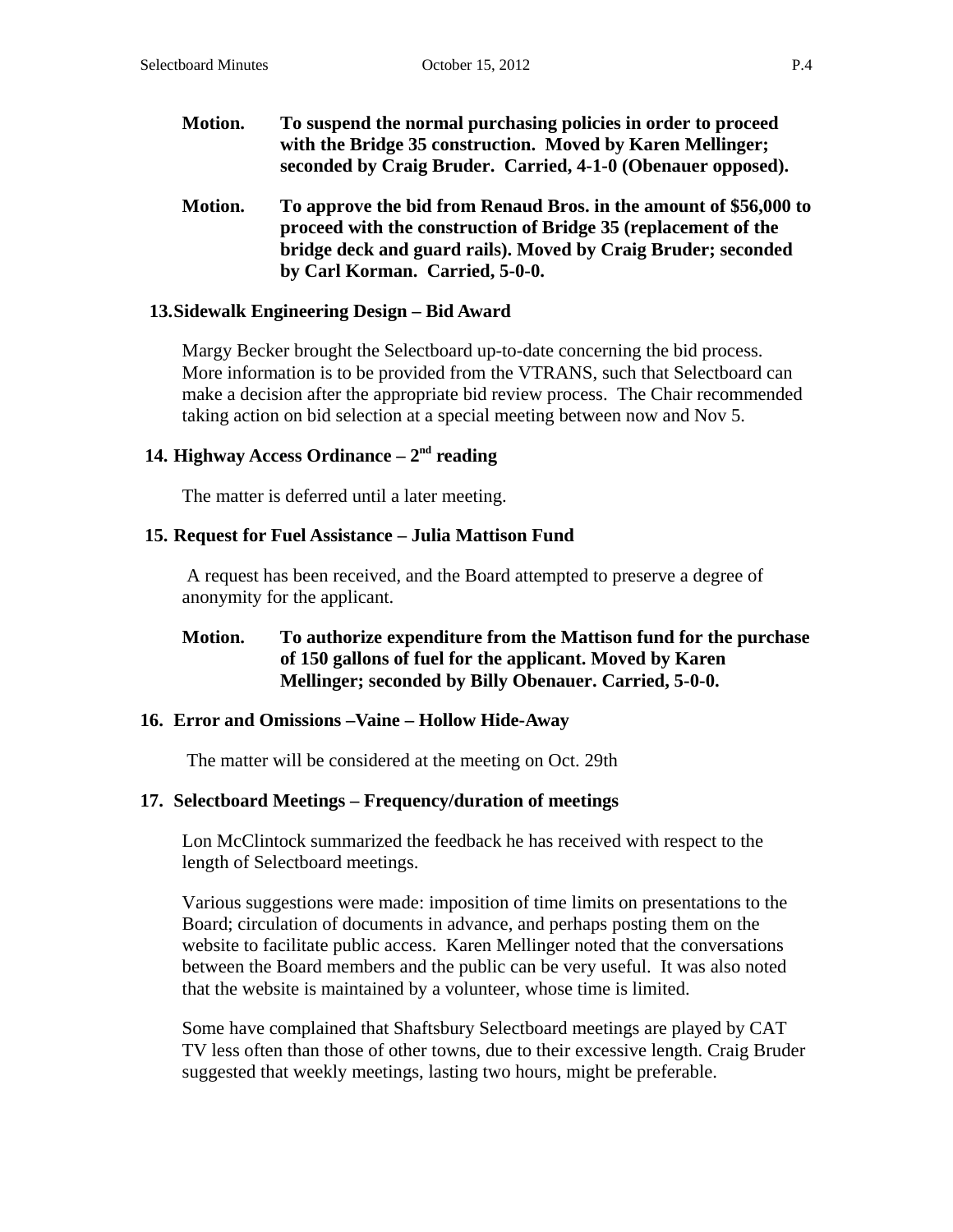## **18. Town Administrator's Report**

The Animal Control Officer has request a hearing before the Selectboard, in the matter of complaint concerning dogs running at large and an attack on a domestic pet. The hearing will be scheduled at a special meeting on Tues Oct 30 (meeting to commence at 7:00 p.m., with the hearing to begin at 7:30).

Margy Becker will try to post the additional Development Review Board (DRB) vacancies this coming week.

## **19. Other Business**

a) Brownell's Salvage Yard – Renewal of Location Approval

The plan is to re-warn the Brownell public hearing for Nov 5.

b) Facilities Committee Update

The Selectboard will attempt to have all the information in order before end of the year, such that public can be informed by February.

## **Motion: To close Cleveland Ave on Hallowe'en from 4 p.m. to 8 p.m. by Fire Police. Moved by Karen Mellinger; seconded by Carl Korman. Carried, 4-0-1 (Obenauer abstaining).**

c) Cider Mill Rd update: Aim is to fix this road before winter, a process that is anticipated by Terry Stacy to take two days.

## **20.Minutes – Sept. 24, Oct. 1st**

- **Motion: To approve minutes of Sept 24 as corrected. Moved by Craig Bruder; seconded by Billy Obenauer. Carried, 4-0-1 (Korman abstaining).**
- **Motion. To approve minutes of Oct 1, 2012, as corrected. Moved by Karen Mellinger; seconded by Craig Bruder. Carried, 4-0-1 (Obenauer abstaining).**

Rep. Alice Miller spoke about the potential relocation of the State Police Barracks and encouraged people to attend a meeting on Wed, Oct 17, at 6 p.m. at the Arlington Fire House.

## **21. Warrants**

**Motion. To approve PRW # 13 in the amount of \$6510.37. Moved by Karen Mellinger; seconded by Carl Korman. Carried, 5-0-0.**